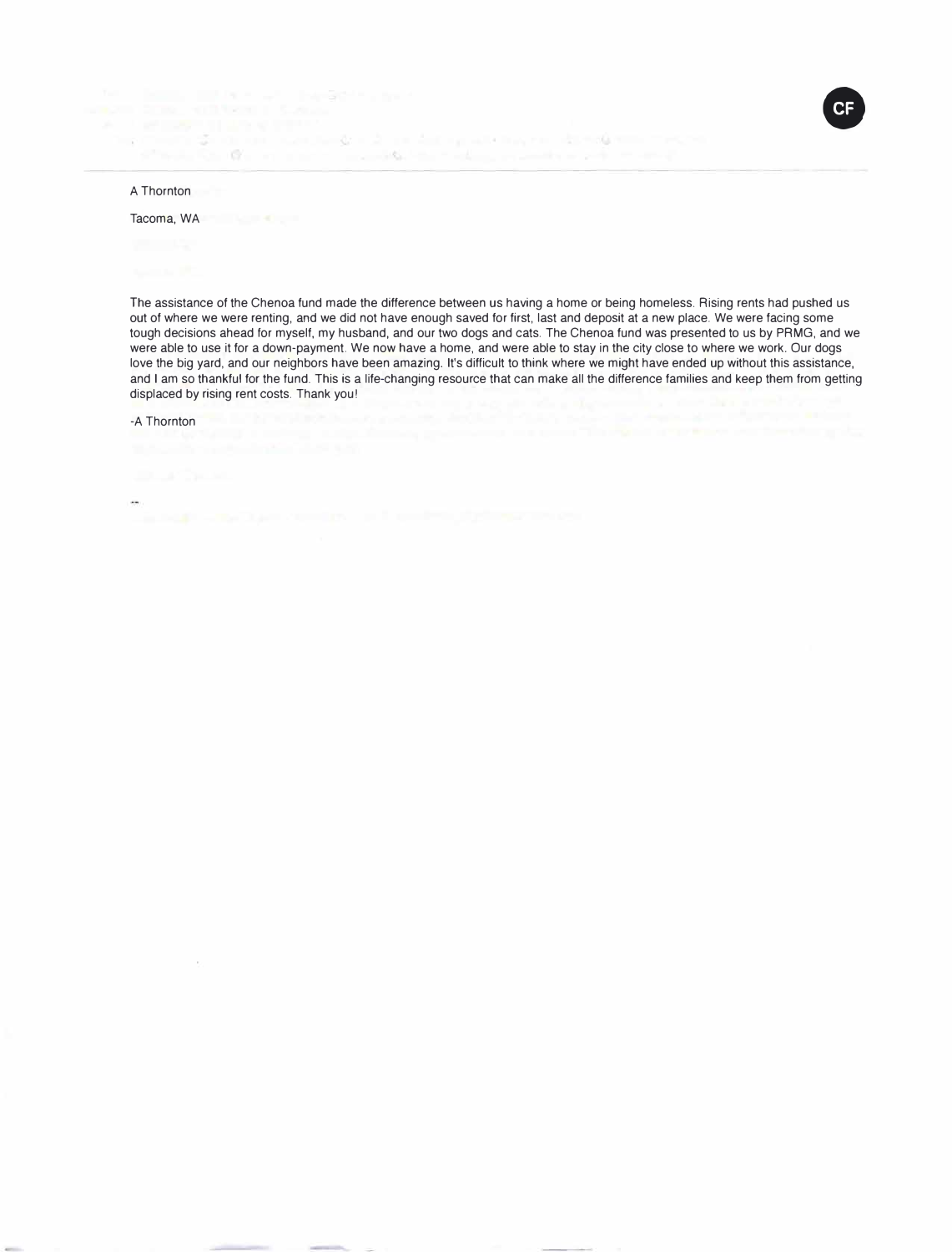SET OF REPORTED HERE



C Mejia

chrmejia 10@yahoo.com 2536200195

Tacoma, WA

Hello! We were able to become our dream of being homeowners a lot faster using your assistance!! We are so grateful that we received the down payment assistance from you guys because we were able to buy a home for our growing family. Being owners is a huge blessing for us as a family. We are currently a family of 4 but will be adopting a child soon and become a family of 5! Having this home has allowed us to grow our family and be happier than ever. We had some down payment but not enough. We were able to use what we had to purchase applicants and needed items after we moved in which was a huge help. We did not look at other programs. You guys provide an amazing opportunity to families like us. We are very thankful for the blessing we received! Thank you!

-C Mejia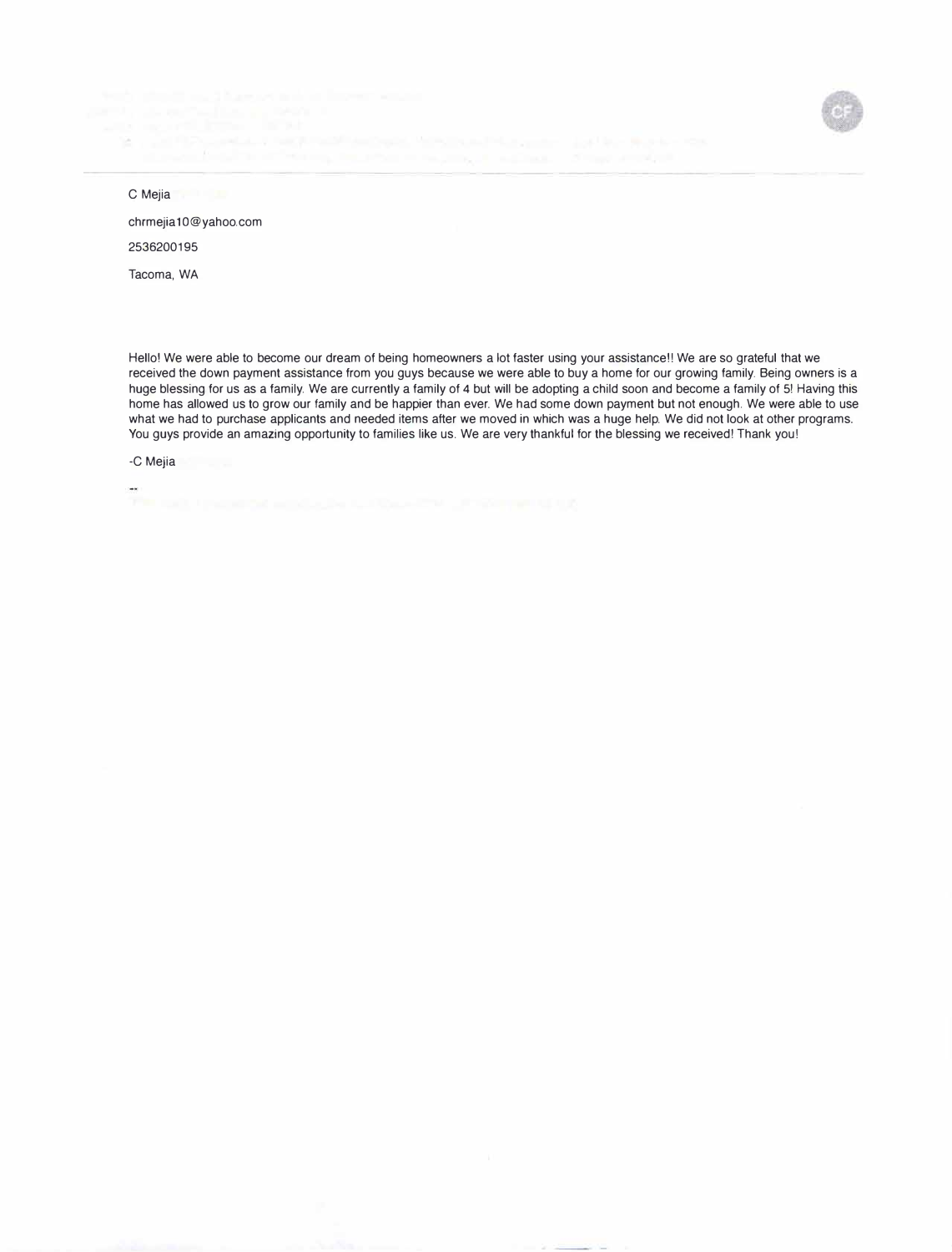

# J Faulkner

Gig Harbor, WA

-The assistance meant so much to me! It made me feel very comfortable! Owning a home means everything, such a secure feeling and accomplished feeling.

-I did not have my own down payment.

-I looked at a few others, I felt the most comfortable going with you guys because of how much you stay in contact with us. -I don't really think there is anything you need to improve, I got a couple repetitive calls, they did not know a representative had already spoken with me, but that is it.

-J Faulkner

цù.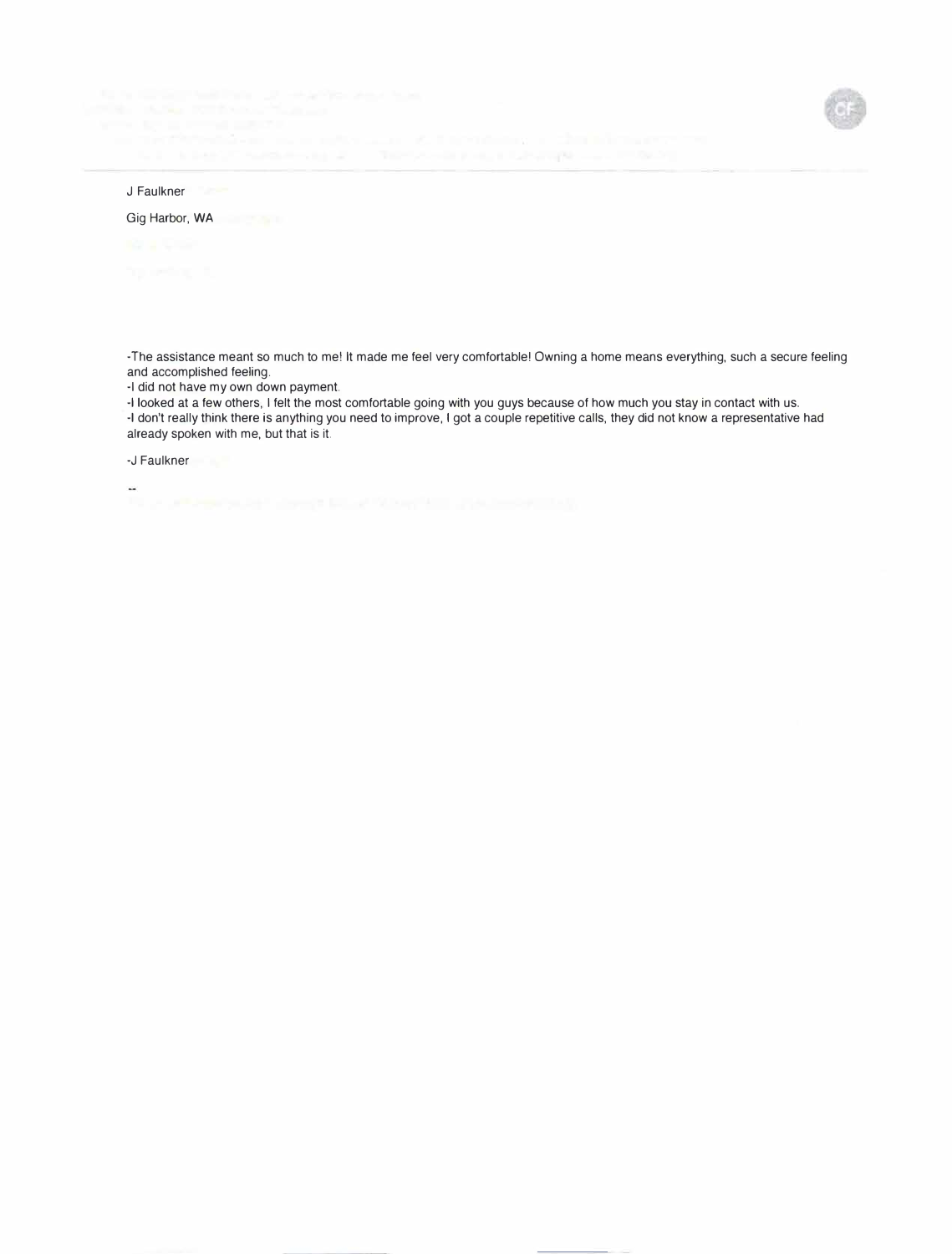

 $V_{\rm eff}$ 

#### P Vandermolen

### Tacoma, WA

It was the difference of me being able to buy a home when I did versus waiting at least 6 months to a year to be able to save up to do so. The difference in my rate would of been at least 50 basis points at this time. But thanks to you guys I was able to secure a home I fell in love with even though I hadn't fully prepared for a down payment. Thank you so much!

### -P Vandermolen

 $\mathcal{L}_{\mathcal{A}}$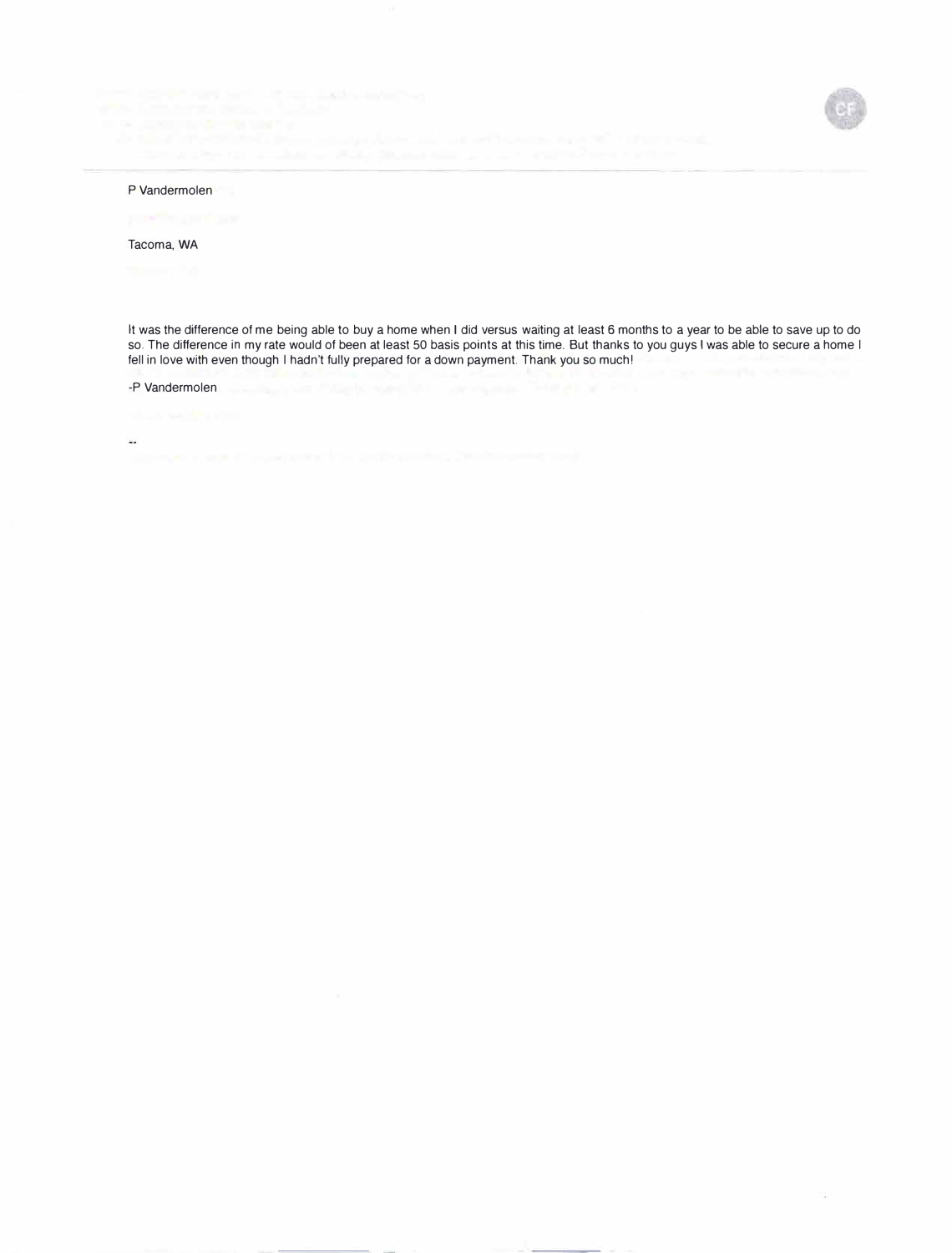

#### M Metzger

#### Poulsbo, WA

In 2015, my father was diagnosed with cancer while my mother & he were living in Japan. They were sent back to the US immediately. At that time, I had been renting their home with my fiance and four daughters. When my parents returned, due to the nature of his diagnosis, my mother requested that we continue to stay on with them to help them financially. The home was very crowded with 8 people! After two years and helping my parents get back on their feet, I felt comfortable that it was time to find our own space. While supporting my parents financially, I was unable to build a savings that would allow us the opportunity to do anything beyond rent.

A friend urged me to buy a home and I began researching the options available to us. I realized that we might be applicable for Down Payment Assistance. I reached out to an acquaintance, who also served as my lender, and explained my situation. It wasn't long before she found Chenoa Fund and convinced me that the decision to buy was not only a good idea, but was possible! We felt like everything fell into place with the home we chose and the funding that was gifted to us!

Before we weren't able to have people over and never really felt like we had a "home". Now, our kids are able to have friends over and we often host friends & family throughout the month. We finally have a place to that feels like home.

-M Metzger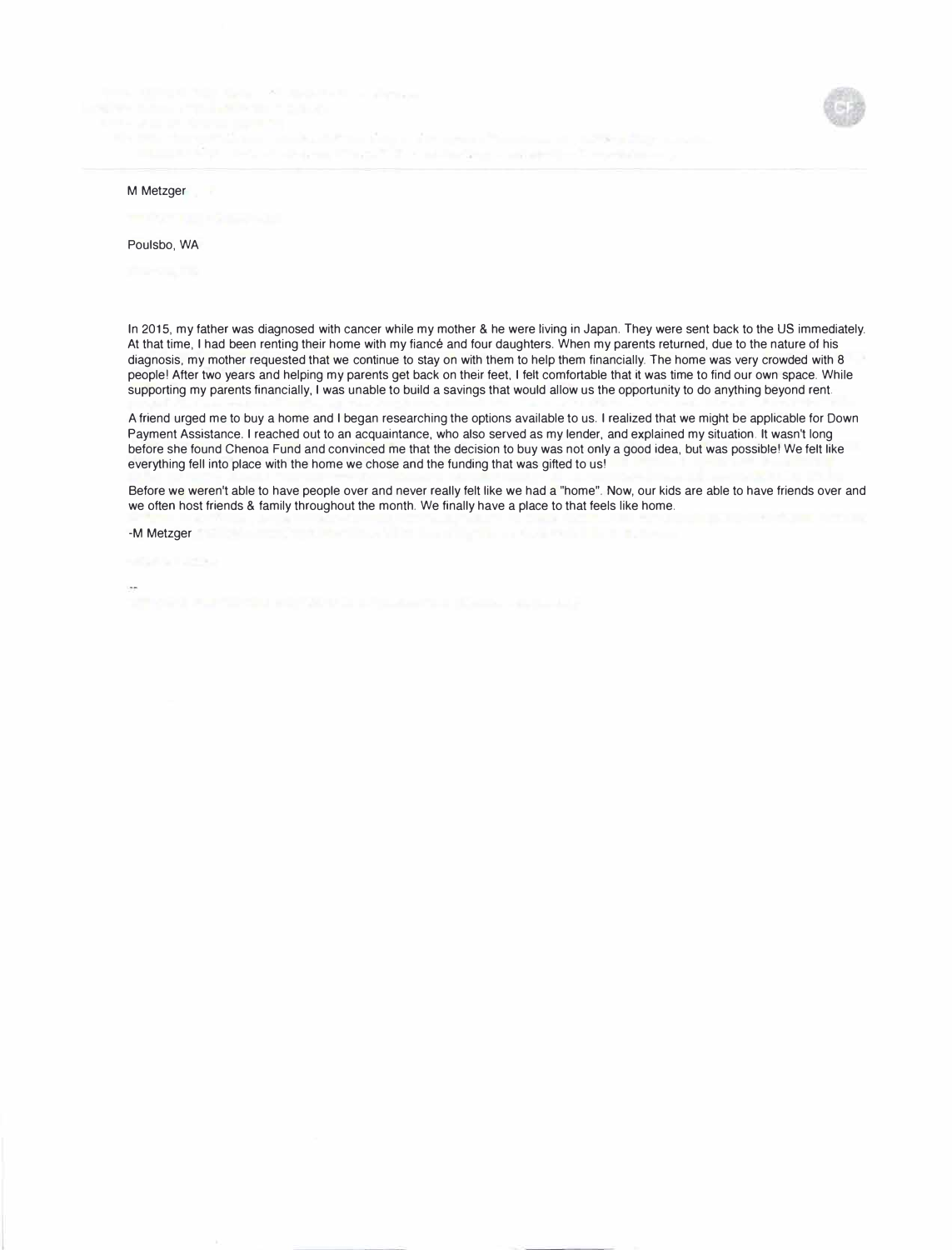**Minority homebuyers will be most affected by this rule. Are you a minority?** Yes

**If you had not had this down payment assistance, how long would it have taken you to buy a home?** I Never Would Have Been Able

**Many people Chenoa Fund helps are first generation homeowners. Were your parents/guardians homeowners?** Yes

**Please provide any additional thoughts regarding why homeownership is important to you, and why Chenoa Fund should be allowed to continue its work.**

People cannot save the down payment for a home but they can do it if they get help

**Name:** W Adefris